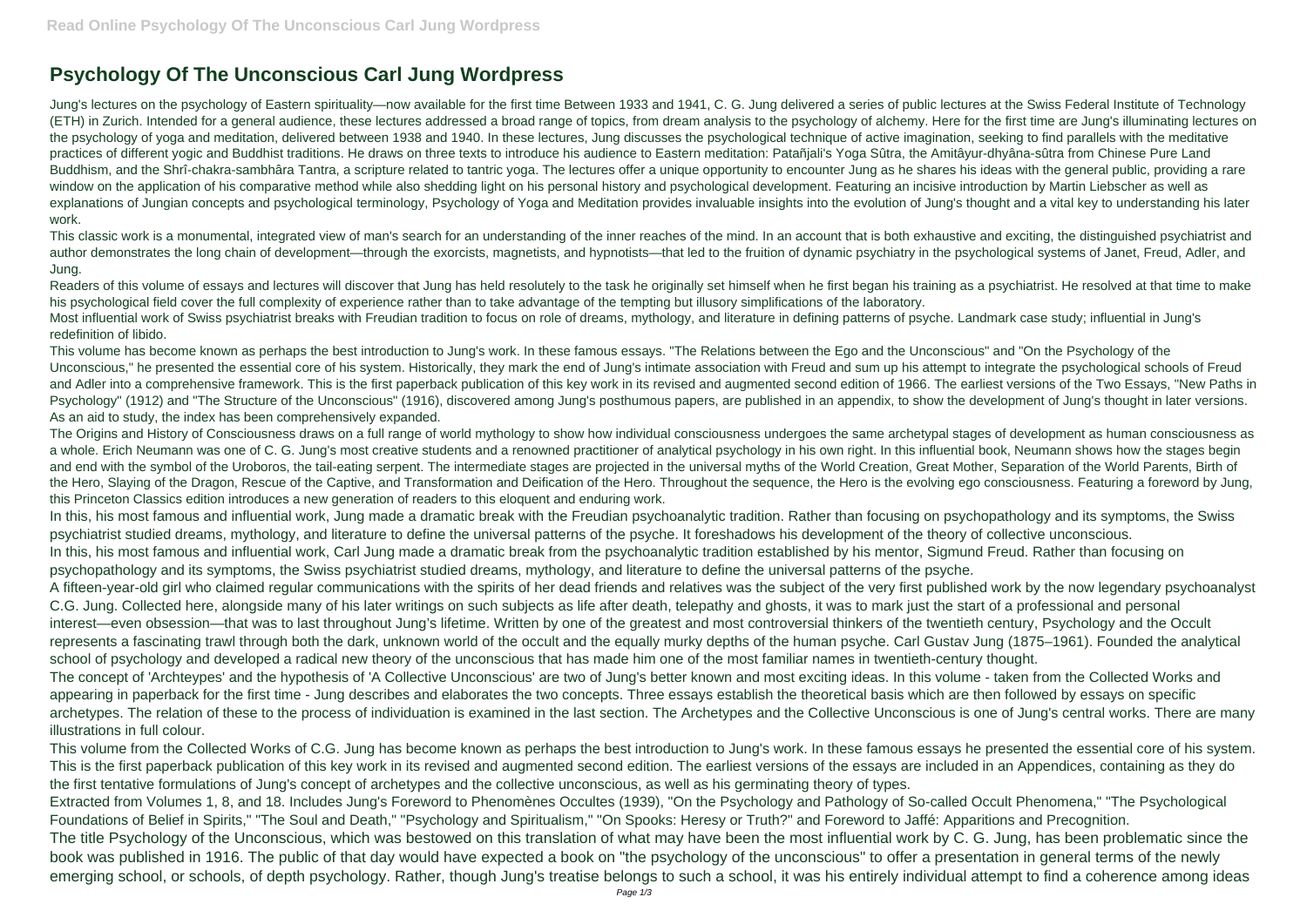in religion, psychoanalysis, philosophy, cultural history, literature, and his personal situation. As for coherence, Jung himself said that his book consisted of fragments strung together in an unsatisfying manner, a description easy to accept.

Carl Jung was the founder of analytical psychology who revolutionized the way we approached the human psyche. Drawing on Eastern mysticism, mythology and dream analysis to develop his theories, Jung proposed many ideas which are still influential today, including introversion, extroversion and the collective unconscious. Knowledge in a Nutshell: Carl Jung introduces psychologist Jung's ideas in an engaging and easy-to-understand format. Jungian psychology expert Gary Bobroff breaks down the concepts of the psyche, collective unconscious, archetypes, personality types and more in this concise book. He also explores the influence on Eastern philosophy and religion on Jung's ideas, and how spiritualism enriched his theories. With useful diagrams and bullet-point summaries at the end of each chapter, this book provides an essential introduction to this influential figure and explains the relevance of Jung's ideas to the modern world. ABOUT THE SERIES: The 'Knowledge in a Nutshell' series by Arcturus Publishing provides engaging introductions to many fields of knowledge, including philosophy, psychology and physics, and the ways in which human kind has sought to make sense of our world. "This book became a landmark, set up on the spot where two ways divided. Because of its imperfections and its incompleteness it laid down the program to be followed for the next few decades of my life". Thus wrote C. G. Jung about his most famous and influential work, the one that marked the beginning of his divergence from the psychoanalytic school of Freud. In this book Jung explores the fantasy system of Frank Miller, the young American woman whose account of her poetic and vivid mental images helped lead him to his redefinition of libido while encouraging his explorations in mythology. Published in 1912 as Wandlungen und Symbole der Libido, this is a key text for the study of the formation of Jung's ideas and for understanding his personal and psychological condition during this crucial time. Miller's fantasies, with their mythological implications, supported Jung's notion that libido is not primarily sexual energy, as Freud had described it, but rather psychic energy in general, which springs from the unconscious and appears in consciousness as symbols. Jung shows how libido organizes itself as a metaphorical "hero", who first battles for deliverance from the "mother", the symbol of the unconscious, in order to become conscious, then returns to the unconscious for renewal. Jung's analytical commentary on these fantasies is a complex study of symbolic parallels derived from mythology, religion, ethnology, art, literature, and psychiatry and foreshadows his fundamental concept of the collective unconscious and its contents, the archetypes. This edition presents unchanged the original English translation by Jung's disciple Beatrice M. Hinkle, M.D., published in 1916. In anintroduction William McGuire, the editor of The Freud/Jung Letters, traces the origins of Wandlungen und Symbole der Libido, describing how it influenced Jung's break with Freud. He discusses the background of the Hinkle translation and tells how, nearly forty years later, Jung drastically revised his 1912 work. The revision, published as Symbole der Wandlung (1952), was translated by R.F.C. Hull as Symbols of Transformation in the Collected Works of C. G. Jung (Vol. 5, 1956).

"From The collected works of C.G. Jung, volumes 4, 8, 12, 16"--P. [i].

Despite two centuries of research, the human unconscious remains a vast, virtually uncharted territory in the field of psychology. Further understanding of the unconscious mind is crucial, since it is from this wellspring that the totality of human experience arises in all its complexity and power. Clinical psychology discovers the origins of behavioral disorders by examining historical and medical data, but the precise synthesis of these determinants is only now being discovered. In The Psychology of the Unconscious William L. Kelly presents an overview of the lives and works of four major contributors to our present knowledge of the unconscious: Anton Mesmer, Pierre Janet, Sigmund Freud, and Carl Gustav Jung. Kelly examines the fascinating careers of these giants as well as the major themes of their research, including the use of hypnosis to treat hysteria and the relation of the symbolism of dreams to unconscious forces. Revealing the all-too-human elements at work behind the myths, Kelly recounts the difficulties early psychotherapy had in making itself a respectable branch of science and the infighting that led finally to a personal and professional break between Freud and Jung. After presenting the major themes in the work of the early experimentalists, Kelly moves on to a discussion of important recent findings in five major areas of research into the unconscious: mind-body (psychosomatic) illnesses; sleep disorders; dream therapy; hypnosis; and parapsychology. While the legitimacy of such allegedly paranormal phenomena as clairvoyance, psychokinesis, and precognition has long been contested and remains controversial still, their study continues to fascinate modern researchers. Unique in its introductory yet thorough discussion and analysis of the history and development of theories of the unconscious, this highly readable volume provides an accessible synthesis of the psychology of the unconscious and suggests future developments. As the human species enters the twenty-first century, along what divergent paths on the "royal road" to the unconscious will psychology take us? Various researchers may offer different answers, but on one thing they all agree, given the earlier lessons learned from Mesmer, Janet, Freud, and Jung: a heightened knowledge of the unconscious can only mean an improved understanding of human behavior.

Psychology of the UnconsciousA Study of the Transformations and Symbolisms of the Libido, a Contribution to the History of the Evolution of Thought Band 1.

Offers photograph illustrations and essays on numerous symbols and symbolic imagery, exploring their archetypal meanings as well as cultural and historical context for how different groups have interpreted them.

Based on the Tavistock Lectures of 1930, one of Jung's most accessible introductions to his work.

Essays which state the fundamentals of Jung's psychological system: "On the Psychology of the Unconscious" and "The Relations Between the Ego and the Unconscious," with their original versions in an appendix.

To Jung, synchonicity is a meaningful coincidence in time, a psychic factor which is independant of space and time. This revolutionary concept of synchronicity both challenges and complements the physicist's classical view of casualty. It also forces is to a basic reconsideration of the meaning of chance, probability, coincidence and the singular events in our lives. Extracted from Volumes 10, 11, 13, and 18. Includes Commentary on The Secret of the Golden Flower, Psychological Commentary on The Tibetan Book of the Dead and The Tibetan Book of the Great Liberation, Foreword to Suzuki's Introduction to Zen Buddhism, and Foreword to the I Ching.

- 
-